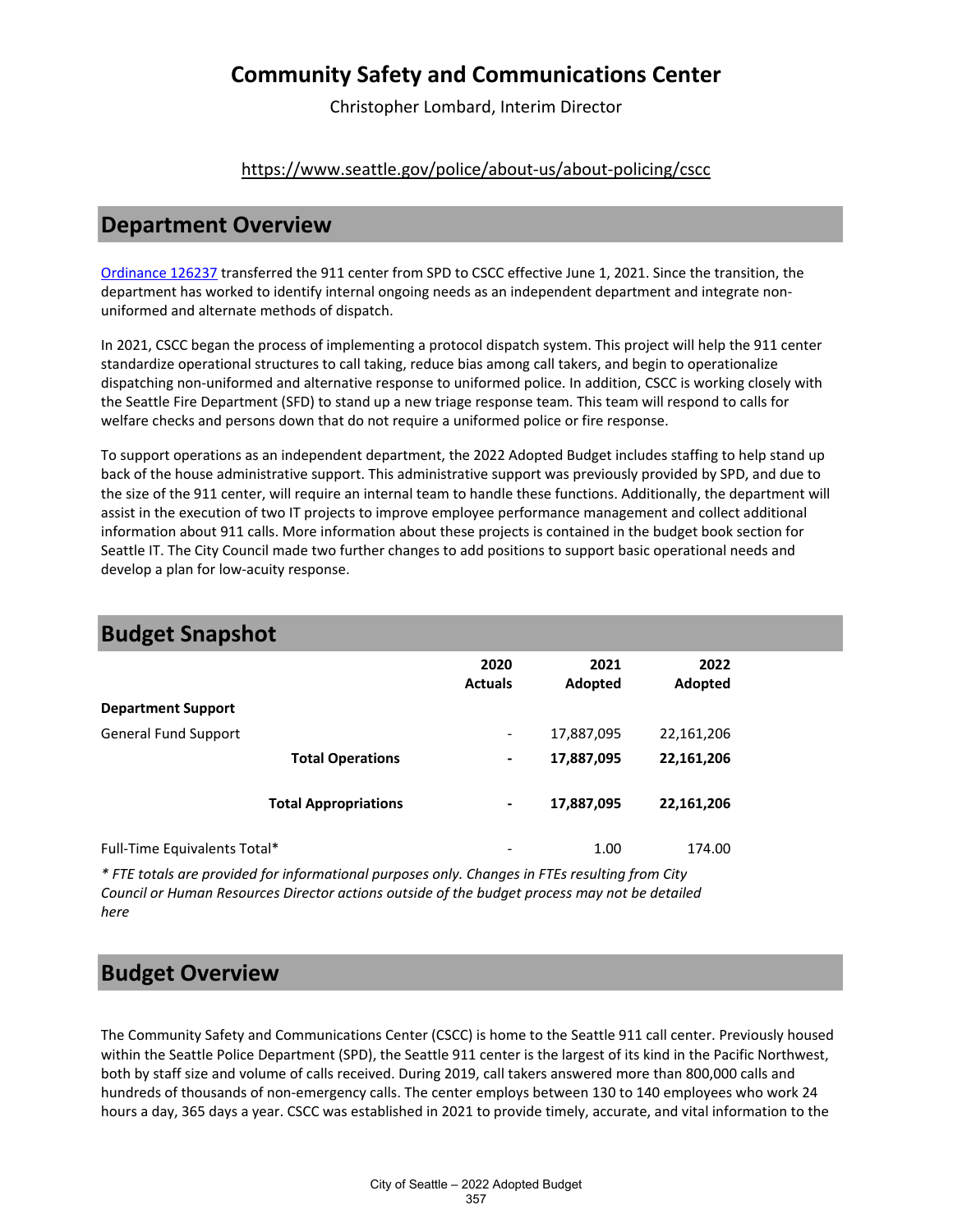City's first responders, city service providers, and to the public. The department is envisioned to provide civilian and community-based services and solutions to community safety challenges.

#### **911 Communications Center (911 center)**

The 911 center is primary Public Safety Answering Point (PSAP) for the receipt, triage, and dispatch of public safety services within the City of Seattle. The 911 center divides operations into two functions, call taking and dispatching. The civilian call takers receive requests from the community, alarm monitoring companies, and other public safety organizations via 911, the non-emergency telephone line, and the SPD administrative dispatch line. Call takers prioritize each call and determine the nature of the emergency and the resources necessary to respond to the emergency. Calls that are related to fire or medical are transferred to the Seattle Fire Department Dispatch (SFD) center (the City's other PSAP) for response. If a call is criminal or other type, call takers enter details of the incident into the Computer Aided Dispatch (CAD) system which relays the information to a dispatcher. The dispatcher notifies public safety service responders of the incident details and remains in contact with responders via radio systems to ensure responder and community safety. The dispatcher coordinates responses for multiple incidents at a time often involving responses from multiple city departments and external agencies.

#### **City Council Changes to the Proposed Budget**

The City Council made the following changes to the CSCC 2022 Proposed Budget.

- Add \$879,000 and 26 positions to meet CSCC's operational needs that were identified through a staffing analysis conducted in 2016; and
- Add \$400,000 and 2 temporary positions for CSCC develop an implementation plan for contracted lowacuity response

Please refer to the Council sub-section under the Incremental Budget Changes section for more information.

### **Incremental Budget Changes**

#### **Community Safety and Communications Center**

|                                                                          | <b>Dollars</b> | <b>FTE</b> |
|--------------------------------------------------------------------------|----------------|------------|
| 2021 Adopted Budget                                                      | 17,887,095     | 1.00       |
| <b>Baseline</b>                                                          |                |            |
| 911 Center and PEO Unit Budget Realignment                               | (17,887,095)   |            |
| Annualize the 911 Center Budget                                          | 17,929,854     | 140.00     |
| <b>Proposed Operating</b>                                                |                |            |
| Back of House Staffing for Administrative Support                        | 726,037        | 4.00       |
| Deputy Director for the CSCC                                             | 230,958        | 1.00       |
| Fund a Technical and Operational Study for 911 Center                    | 150,000        |            |
| <b>Proposed Technical</b>                                                |                |            |
| <b>Baseline Adjustments for Personnel Costs</b>                          | 12,199         |            |
| Citywide Adjustments for Standard Cost Changes                           | 1,832,940      |            |
| Council                                                                  |                |            |
| Add \$879,000 GF and 26 positions to CSCC to address the CSCC's existing | 879,219        | 26.00      |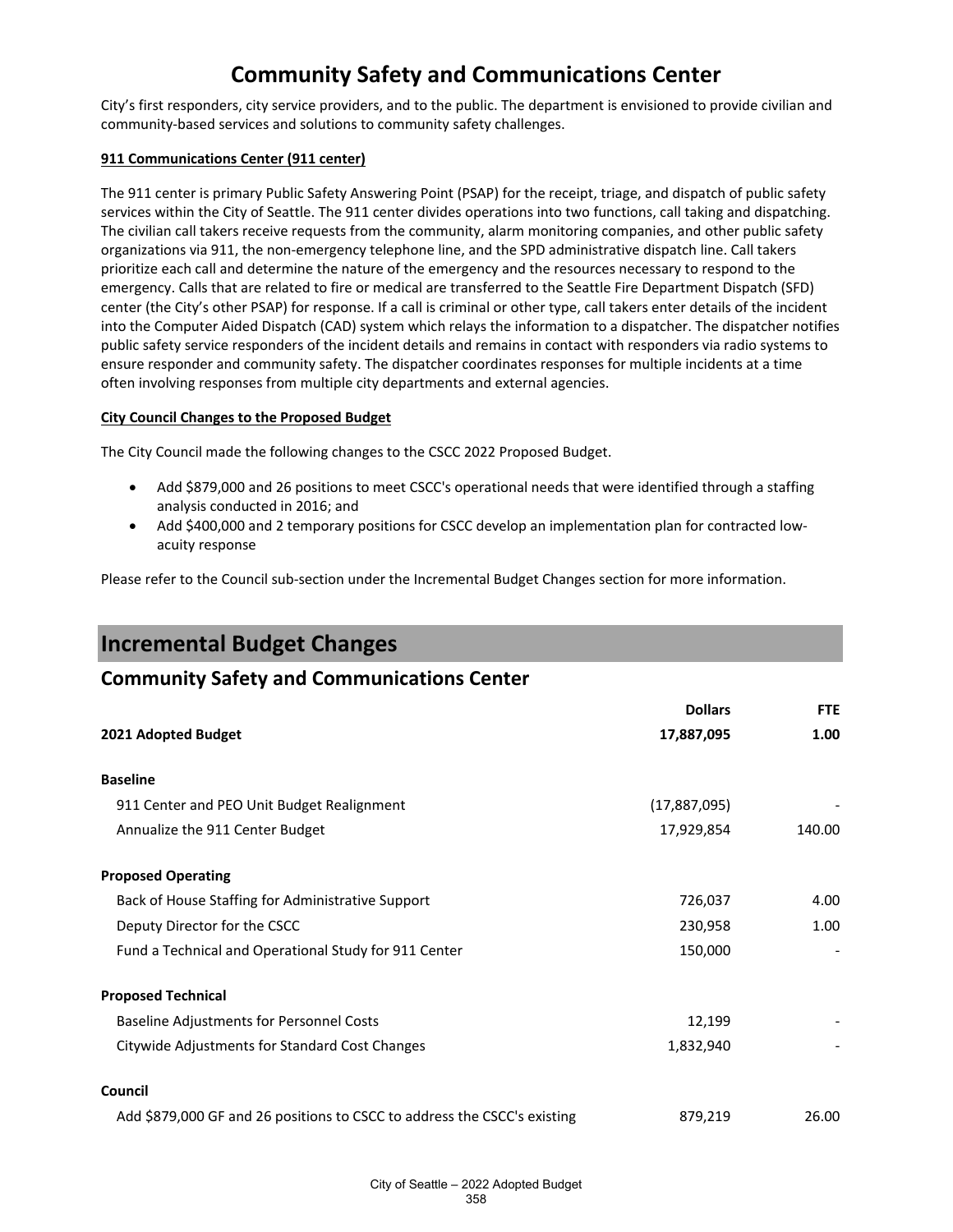| 400.000      | 2.00   |
|--------------|--------|
| \$4,274,111  | 173.00 |
| \$22,161,206 | 174.00 |
|              |        |

### **Description of Incremental Budget Changes**

| <b>Baseline</b>                                                                                 |                                                                                                                                                                                                                                     |
|-------------------------------------------------------------------------------------------------|-------------------------------------------------------------------------------------------------------------------------------------------------------------------------------------------------------------------------------------|
| 911 Center and PEO Unit Budget Realignment                                                      |                                                                                                                                                                                                                                     |
| Expenditures                                                                                    | \$(17,887,095)                                                                                                                                                                                                                      |
| can be properly annualized in CSCC, and the PEO unit budget can be properly annualized in SDOT. | This item zeros out the 2021 Adopted Budget for CSCC. The 2021 Adopted Budget contained funding for the 911<br>center and the PEO unit for a portion of the year. This change request zeros out the budget so the 911 center budget |

#### **Annualize the 911 Center Budget**

| Expenditures               | \$17,929,854 |
|----------------------------|--------------|
| <b>Position Allocation</b> | 140.00       |

This item annualizes the 911 center positions and budget. As part of the 2021 Adopted Budget, the 911 center's budget was split across SPD and CSCC. This request fully funds the 911 center by consolidating all funding from SPD into CSCC.

|                                                          | <b>Proposed Operating</b> |
|----------------------------------------------------------|---------------------------|
| <b>Back of House Staffing for Administrative Support</b> |                           |
| Expenditures                                             | \$726,037                 |
| <b>Position Allocation</b>                               | 4.00                      |

This change request adds 4.0 FTE (Principal Accountant, Payroll Supervisor, Sr. Personnel Analyst, Strategic Advisor 1) for CSCC administrative needs. These positions will help CSCC stand up independent finance, budgeting, and human resources operations that will support the day to day needs of the department.

| Deputy Director for the CSCC |           |
|------------------------------|-----------|
| Expenditures                 | \$230.958 |
| <b>Position Allocation</b>   | 1.00      |

This item adds a Deputy Director and position funding to CSCC. Under SPD, the 911 center had a Deputy Director that carried out these responsibilities, and this position was not transferred to CSCC. The Deputy Director will manage high-level functions such as labor relations, public information requests, and developing and implementing department policies.

| Fund a Technical and Operational Study for 911 Center |           |
|-------------------------------------------------------|-----------|
| Expenditures                                          | \$150,000 |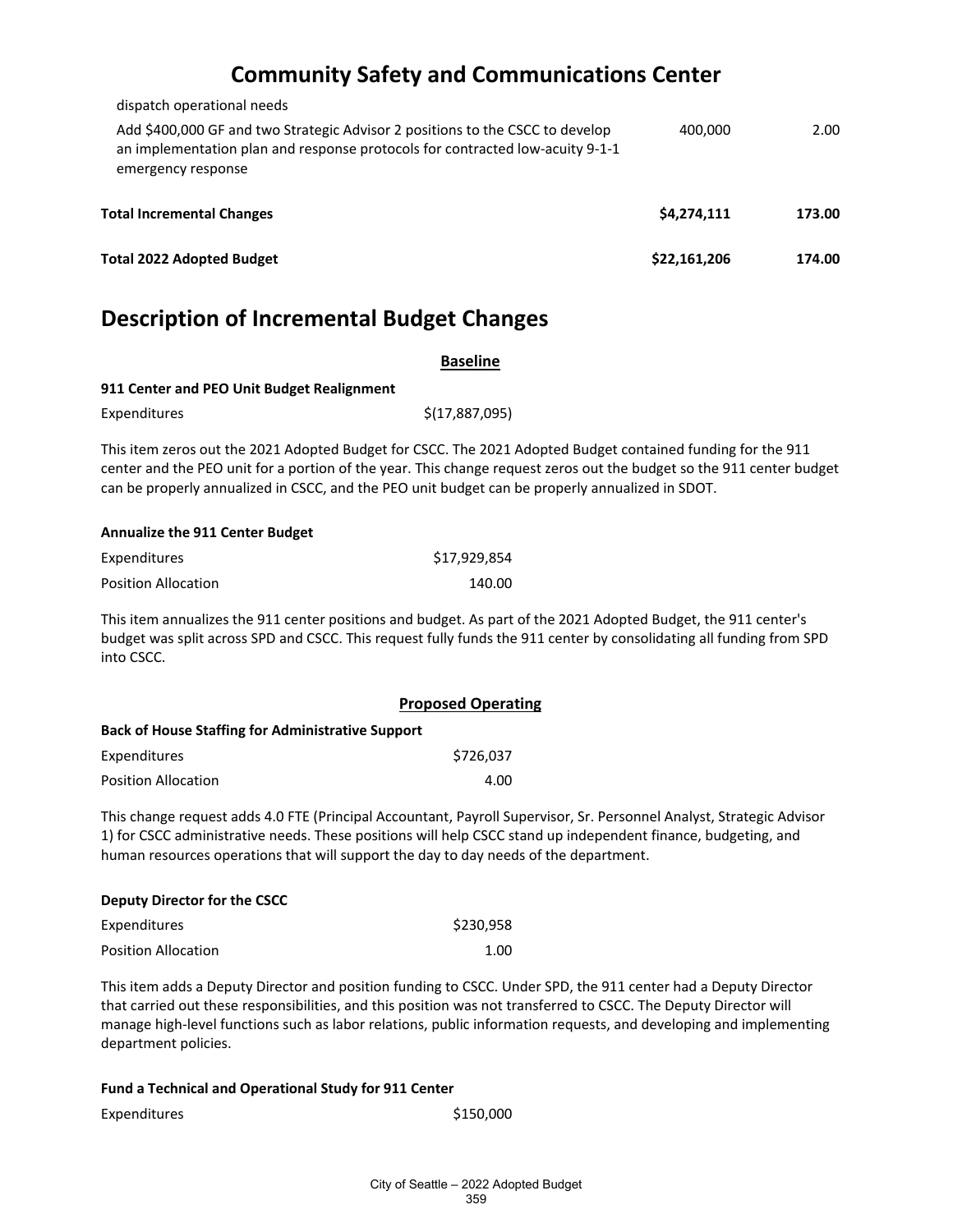This item funds a one-time study for the 911 center. As an independent department from SPD, the 911 center will need further assistance to develop their own policies, identify gaps as an independent agency, and plan to integrate non-uniformed and/or alternate methods of dispatch. This funding will be used to hire a consulting form to perform these services. The scope of work is to be finalized during negotiations with the selected firm.

|                                                 | <b>Proposed Technical</b>                                                                                         |  |
|-------------------------------------------------|-------------------------------------------------------------------------------------------------------------------|--|
| <b>Baseline Adjustments for Personnel Costs</b> |                                                                                                                   |  |
| Expenditures                                    | \$12,199                                                                                                          |  |
|                                                 | This centrally administered change adjusts appropriations to restore the annual wage increase for non-represented |  |
|                                                 | Executives, Managers and Strategic Advisors, which was forgone in 2021 due to financial constraints.              |  |

| <b>Citywide Adjustments for Standard Cost Changes</b> |  |  |
|-------------------------------------------------------|--|--|
|                                                       |  |  |

| Expenditures | \$1,832,940 |
|--------------|-------------|
|              |             |

Citywide technical adjustments made in the baseline phase reflect changes to internal services costs, including rates from the Department of Finance & Administrative Services, Seattle Information Technology Department, Seattle Department of Human Resources, and for Judgement and Claims, healthcare, retirement and industrial insurance charges for the department. These adjustments reflect initial assumptions about these costs and inflators early in the budget process.

| Council                                                                                             |
|-----------------------------------------------------------------------------------------------------|
| Add \$879,000 GF and 26 positions to CSCC to address the CSCC's existing dispatch operational needs |
| \$879.219                                                                                           |
| 26.00                                                                                               |
|                                                                                                     |

This Council Budget Action (CBA) adds approximately \$879,000 and 26 positions to the Community Safety and Communications Center (CSCC) to meet the CSCC's existing dispatch operational needs. Thirteen positions are funded through this Council Budget Action. The remaining thirteen positions are funded to start on July 1, 2022, but this is contingent on CSCC's hiring progress by that date.

**Add \$400,000 GF and two Strategic Advisor 2 positions to the CSCC to develop an implementation plan and response protocols for contracted low-acuity 9-1-1 emergency response**

| Expenditures               | \$400,000 |
|----------------------------|-----------|
| <b>Position Allocation</b> | 2.00      |

This Council Budget Action (CBA) adds \$400,000 GF and 2 Strategic Advisor 2 positions to the Community Safety and Communications Center (CSCC) to develop an implementation plan and an expanded response protocol for contracted low-acuity 9-1-1 emergency response. The implementation plan would provide a framework to advance the City's ability to dispatch a City-contracted, community-based provider response to low-acuity 911 calls that have a medical component, a behavioral/mental health component, or both.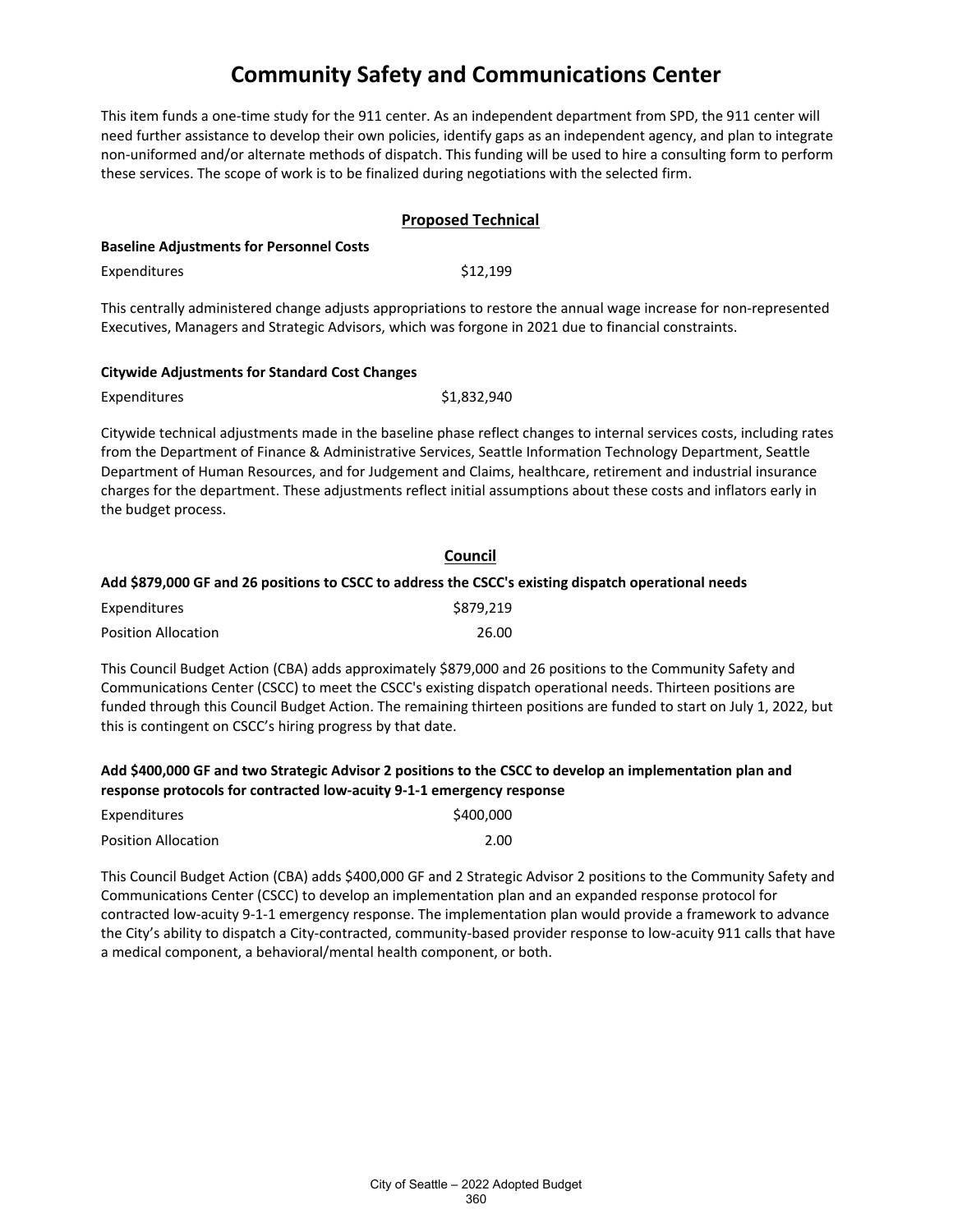| <b>Expenditure Overview</b>                                   |                              |                 |                 |
|---------------------------------------------------------------|------------------------------|-----------------|-----------------|
| <b>Appropriations</b>                                         | 2020<br><b>Actuals</b>       | 2021<br>Adopted | 2022<br>Adopted |
| CS - BO-CS-10000 - Community Safety and Communications Center |                              |                 |                 |
| 00100 - General Fund                                          | $\qquad \qquad \blacksquare$ | 17,887,095      | 22,161,206      |
| Total for BSL: BO-CS-10000                                    | $\blacksquare$               | 17,887,095      | 22,161,206      |
| <b>Department Total</b>                                       |                              | 17,887,095      | 22,161,206      |
| Department Full-Time Equivalents Total*                       | -                            | 1.00            | 174.00          |

*\* FTE totals are provided for informational purposes only. Changes in FTEs resulting from City Council or Human Resources Director actions outside of the budget process may not be detailed here*

# **Budget Summary by Fund Community Safety and Communications Center**

|                             | 2020<br><b>Actuals</b>   | 2021<br>Adopted | 2022<br>Adopted |
|-----------------------------|--------------------------|-----------------|-----------------|
| 00100 - General Fund        | $\overline{\phantom{a}}$ | 17.887.095      | 22.161.206      |
| <b>Budget Totals for CS</b> | $\blacksquare$           | 17,887,095      | 22,161,206      |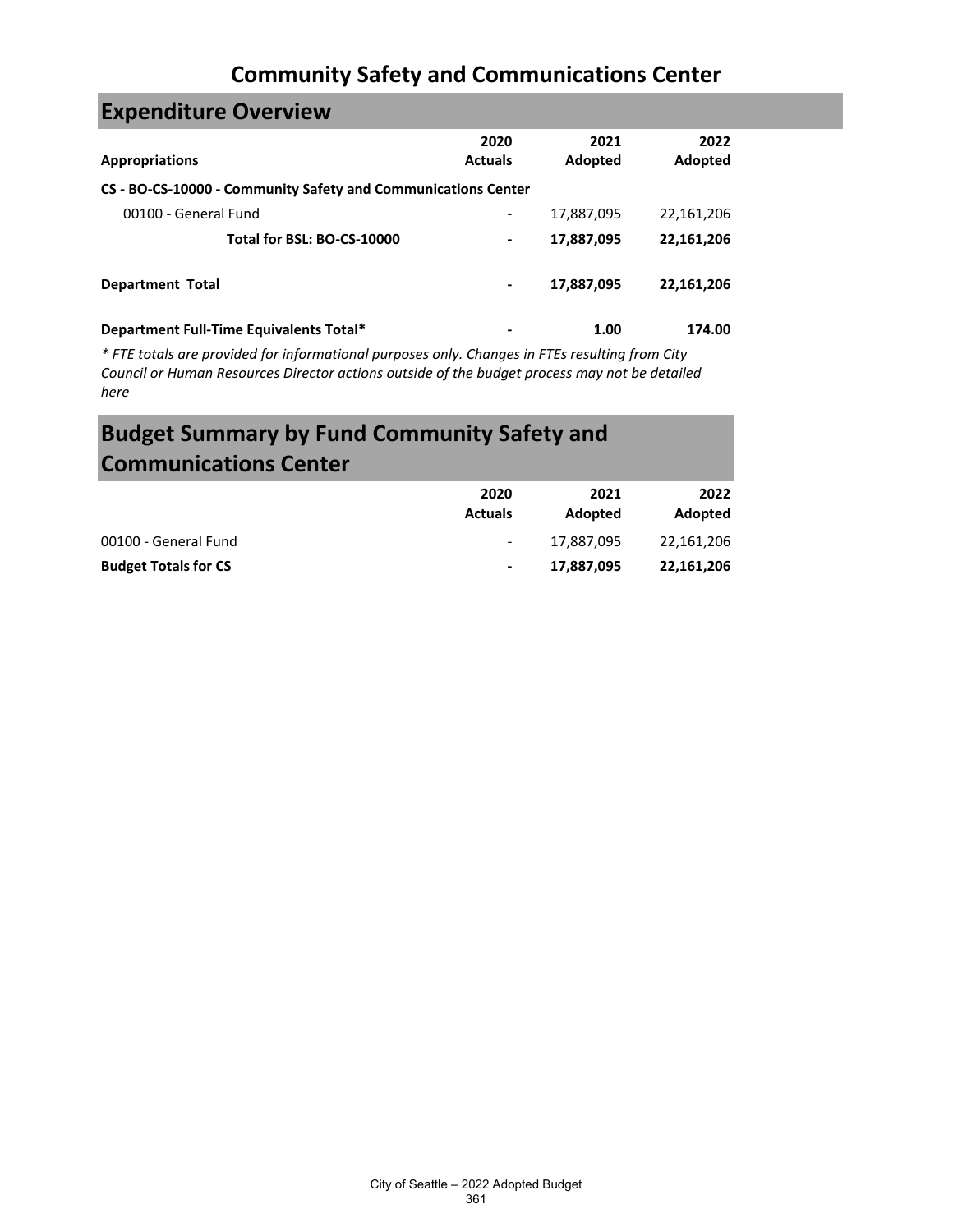### **Appropriations by Budget Summary Level and Program**

#### **CS - BO-CS-10000 - Community Safety and Communications Center**

The purpose of the Community Safety and Communications Center Budget Summary Level is to: receive requests for public safety services for Seattle; provide dispatch, notification, and communication services; facilitate reporting of minor incidents; and respond to community safety requests.

| <b>Program Expenditures</b>  | 2020<br><b>Actuals</b>       | 2021<br>Adopted          | 2022<br>Adopted |
|------------------------------|------------------------------|--------------------------|-----------------|
| <b>Communications Center</b> | $\overline{\phantom{a}}$     | 9,783,678                | 21,761,207      |
| <b>Community Safety</b>      | $\qquad \qquad \blacksquare$ | $\overline{\phantom{0}}$ | 400,000         |
| <b>Parking Enforcement</b>   | -                            | 8,103,417                |                 |
| Total                        | $\blacksquare$               | 17,887,095               | 22,161,206      |
| Full-time Equivalents Total* | $\qquad \qquad \blacksquare$ | 1.00                     | 174.00          |

*\*FTE totals are provided for informational purposes only. Changes in FTEs resulting from City Council or Human Resources Director actions outside of the budget process may not be detailed here*

*The following information summarizes the programs in Community Safety and Communications Center Budget Summary Level:*

#### **Communications Center**

| Expenditures/FTE                   | 2020<br><b>Actuals</b>   | 2021<br>Adopted          | 2022<br>Adopted |
|------------------------------------|--------------------------|--------------------------|-----------------|
| <b>Communications Center</b>       | $\overline{\phantom{0}}$ | 9.783.678                | 21.761.207      |
| <b>Full Time Equivalents Total</b> | -                        | $\overline{\phantom{a}}$ | 173.00          |

#### **Community Safety**

|                                    | 2020                     | 2021                         | 2022    |
|------------------------------------|--------------------------|------------------------------|---------|
| Expenditures/FTE                   | <b>Actuals</b>           | Adopted                      | Adopted |
| Community Safety                   | $\overline{\phantom{a}}$ | $\qquad \qquad \blacksquare$ | 400.000 |
| <b>Full Time Equivalents Total</b> | -                        | 1.00                         | 1.00    |

#### **Parking Enforcement**

|                         | 2020           | 2021    | 2022    |
|-------------------------|----------------|---------|---------|
| <b>Expenditures/FTE</b> | <b>Actuals</b> | Adopted | Adopted |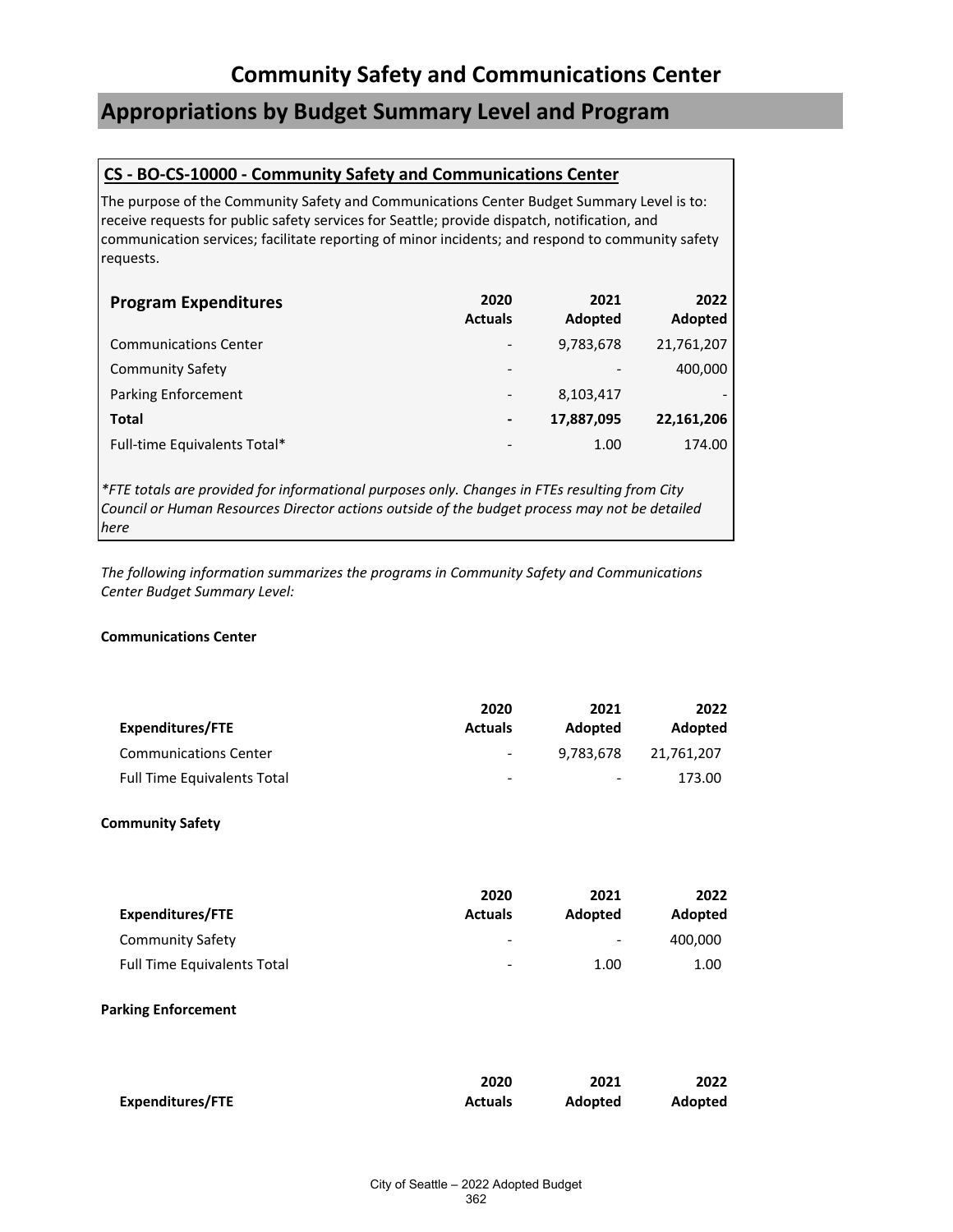Parking Enforcement **1988** - 8,103,417